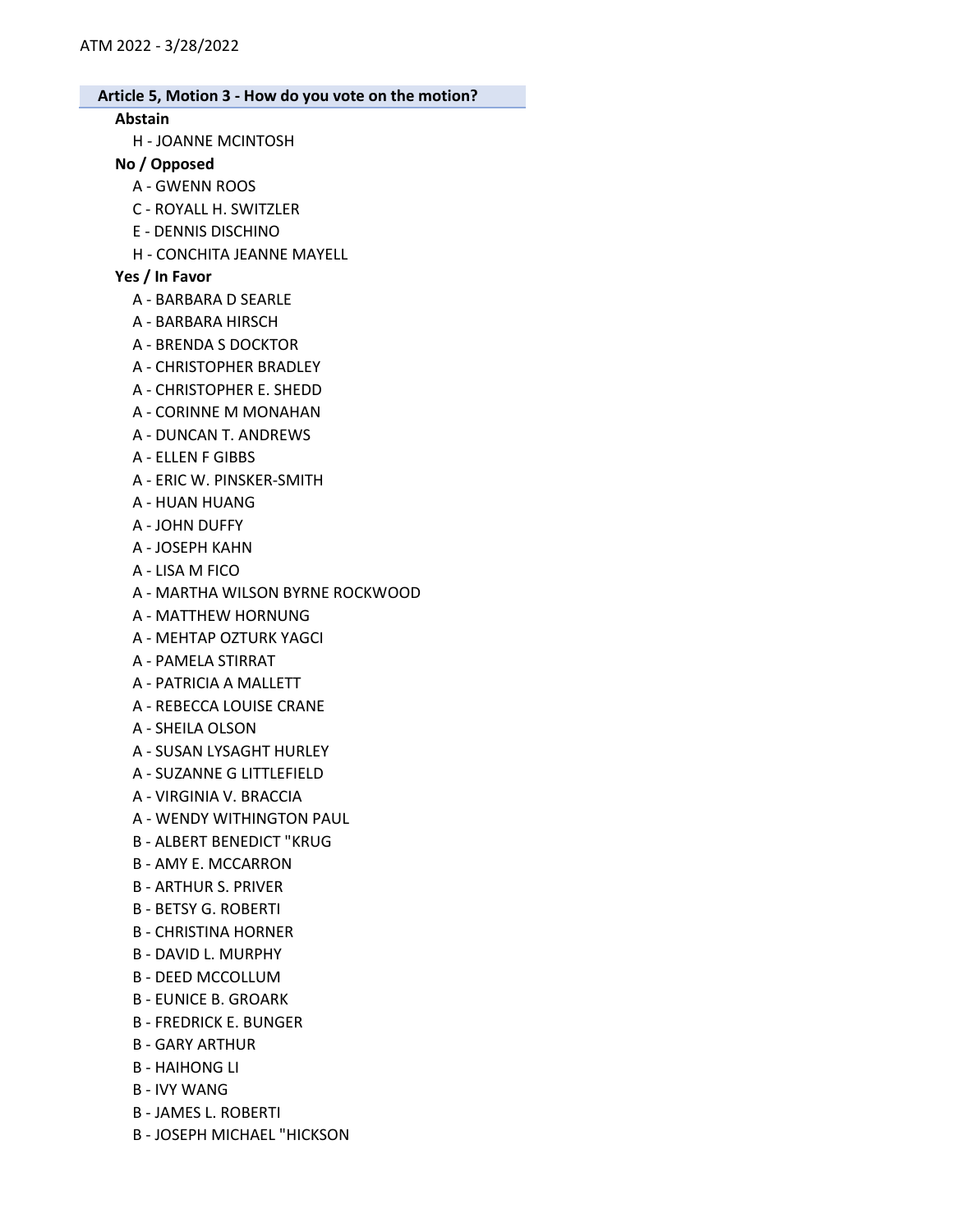- B JOSEPH SCHOTT B - KATHERINE S. CORT B - LINDA H. CHOW B - MARY EATON CROWN B - MELISSA A. MARTIN B - MIDDLETON ANSLEY "MARTIN B - NORA TRACY PHILLIPS B - PAUL THOMAS DELANEY B - PETRO LISOWSKY B - ROBERTA MORGENSTERN B - S. PETER W. JONES B - SCOTT K. BENDER B - SKYE JACOBS C - AMY SB GOTTSCHALK C - ANDREA N. WARD C - ANN M. HOWLEY C - CHRISTINE S. MIZZI C - ELIZABETH LASHWAY C - HOLLY M. GRACE C - HYUN SOOK RYU SONG C - KATE MCGEOUGH C - KATHY Y. EGAN C - LEANNE J. LEIBMAN C - LINDA OLIVER GRAPE C - LOIS C. SULLIVAN C - LUCIENNE V. RONCO C - LUCY ROONEY KAPPLES C - MARCIA TESTA SIMONSON C - MARTIN JAY "MCHALE C - MORRIS RUSTY KELLOGG C - PAMELA POSEY C - SARA H. RAVERET C - SARAH H. PEDERSEN C - SHARON L. GRAY C - SUSAN K. MAGGIONI C - THOMAS H. ULFELDER C - WENDY HARRIS GARBER D - ANN-MARA S. LANZA D - CAROL ALMEDA-MORROW D - CHRISTINE A. KEHOE D - CRAIG EDWARD MACK D - DEREK B. REDGATE D - DIANE E. HALL D - ELIZABETH H. SHLALA D - ELIZABETH SULLIVAN WOODS
- D ETHAN I. DAVIS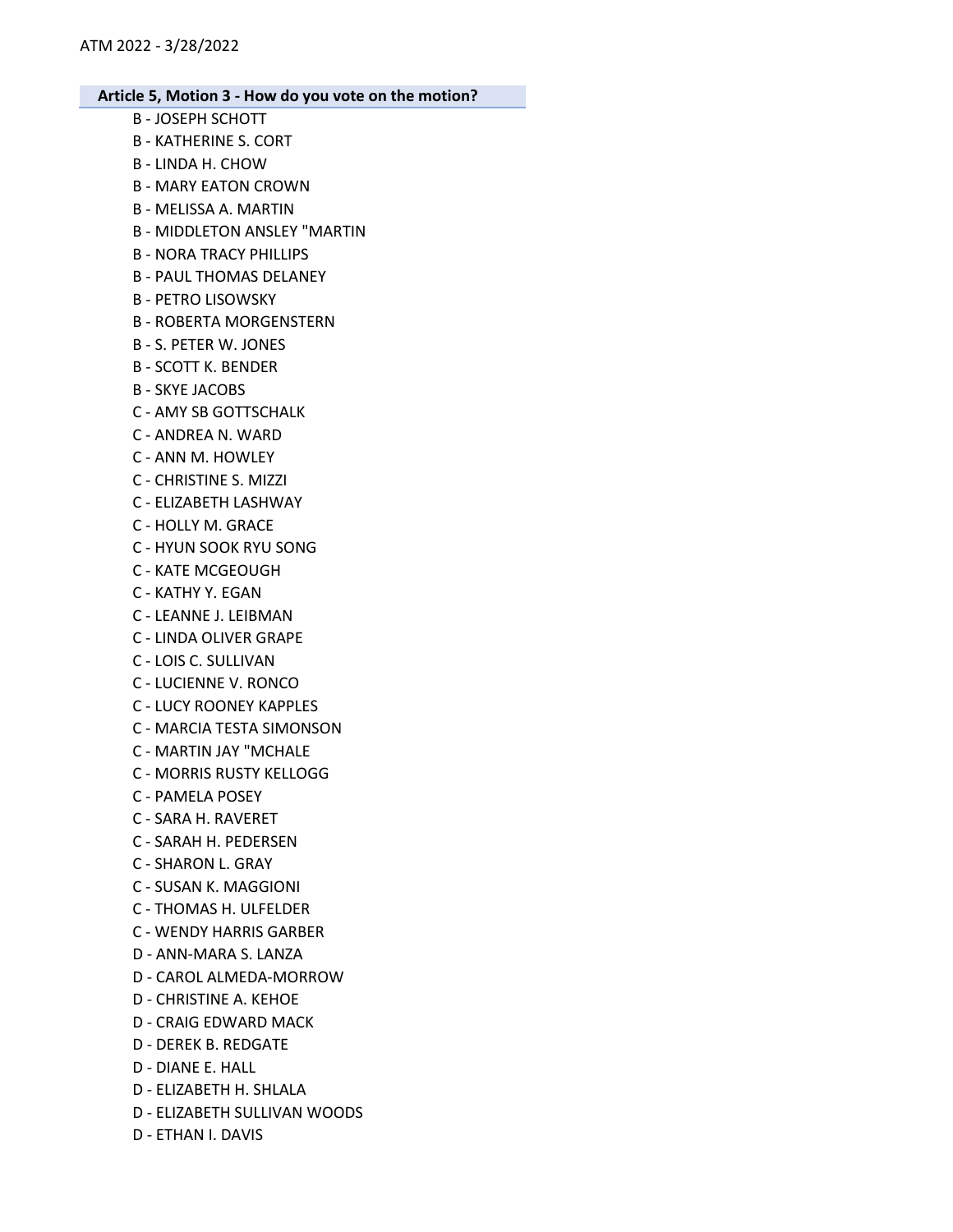- D GAIL FRANCES SULLIVAN
- D IAN COHEN
- D ILLANA S. NISSENBAUM
- D JOHN D. LANZA
- D JOHN SCHULER
- D LAURA ROBERT-FRAGASSO
- D LAURA SCHOTSKY OLTON
- D LINA EVE VITA MUSAYEV
- D LORI A. FERRANTE
- D MARGIE PALLADINO
- D MARK B. BENJAMIN
- D MASON R. SMITH
- D MAURA MURPHY
- D QUENTIN S. PRIDEAUX
- D RICHARD D. "HILL
- D SANDRA SABA JOSEPH
- D STEPHEN G. MURPHY
- D W. ARTHUR "GARRITY
- E JACQUI VAN LOOY
- E JARED W. PARKER
- E JESSICA BETH GRAHAM
- E JOAN GAUGHAN
- E JOHN FREDERICK ERHARD
- E KATHERINE K. MACDONALD
- E KATHERINE L. "BABSON
- E KEVIN J. MACDONALD
- E LISE M. OLNEY
- E MARLA L. ROBINSON
- E MARY GARD
- E NANCY L. GOODEN WESTENBERG
- E NEAL R. GOINS
- E ODESSA MB SANCHEZ
- E PAUL A. CRAMER
- E RAINA C. MCMANUS
- E RANI ELWY
- E REGINA C. LAROCQUE
- E RUSSELL THOMAS GENTRY
- E SYLVIA T. HAHN-GRIFFITHS
- E THOMAS J. MACDONALD
- E TIMOTHY W. FULHAM
- E WENDY A. HAERING-ENGELS
- E WENDY S. BECK VON PECCOZ
- F ANNE P. COHEN
- F CHRISTINE SWENSON LAWRENCE
- F CYNTHIA C. EDWARDS
- F DAVID RYAN DAWS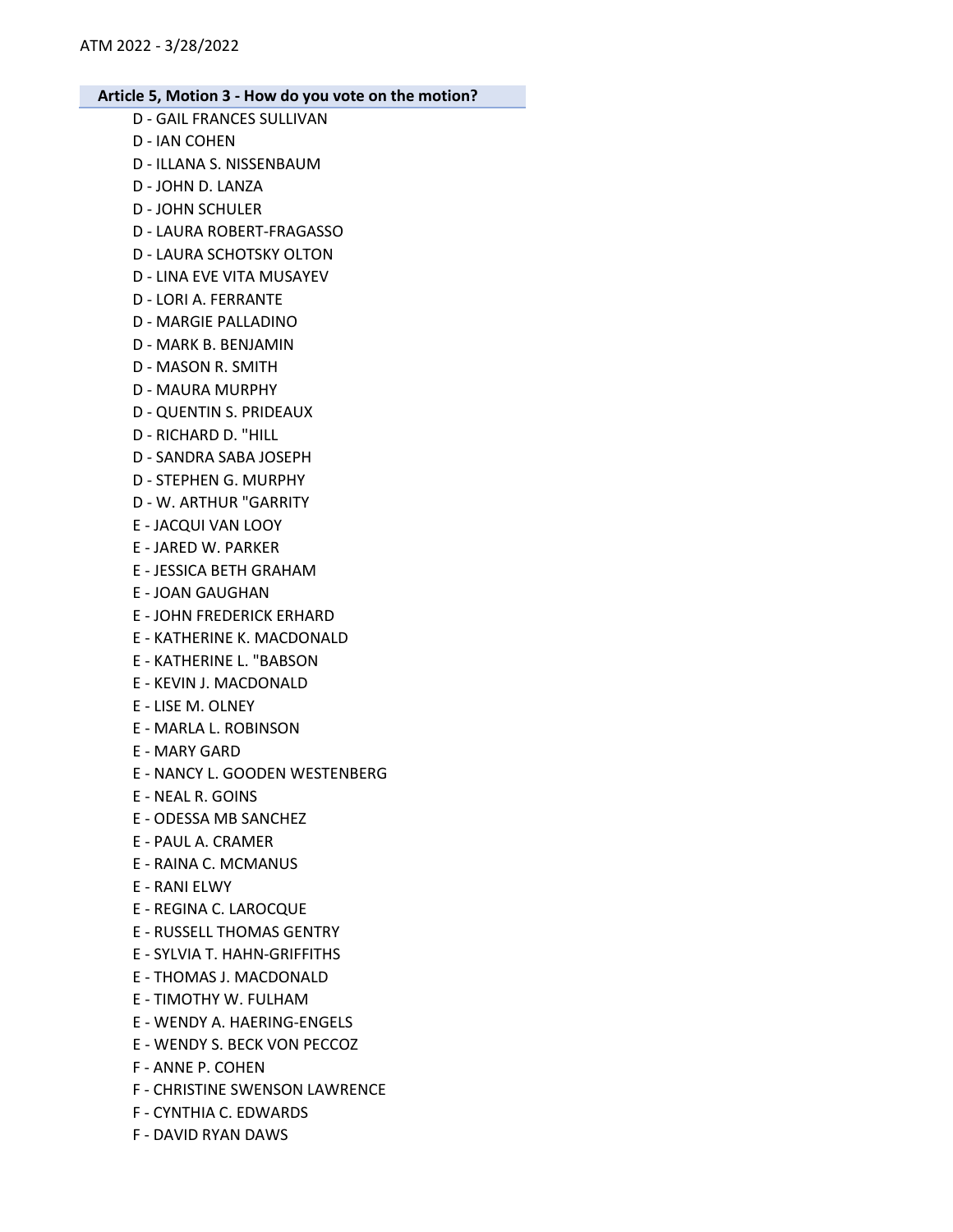- F ELAINE M. PUTNAM F - ELIZABETH LANGE
- F ELIZABETH MAY
- F ERIC M. CARLSON
- F FREDERIC W. RIPLEY
- F HOPE CROSIER
- F JAY PROSNITZ
- F LISA COLLINS
- F MAGGIE N. EGGER
- F MICHAEL ANDREW LICATA
- F MICHAEL J. MASTRIANNI
- F MICHELE DRAGON LIVINGSTON
- F NICHOLE ANN BERNIER
- F NIKI BRINKMAN-OFENLOCH
- F SALVATORE "DEFAZIO
- F SARA A. JENNINGS
- F SHAWN BAKER
- F STEVEN J. SIMONS
- F SUSAN KAGAN LANGE
- F VICTORIA J. OSTLER
- F VIRGINIA LEE FERKO
- G ALICE HANLON PEISCH
- G ALLAN L. PORT
- G ANDREW A. WILSON
- G CRAIG L. COHEN
- G DIANE CAMPBELL
- G DOUGLAS W. SMITH
- G EDWARD D. FOLLAND
- G HAROLD N. "KAPLAN
- G JE'LESIA JONES
- G JOAN HACKETT CODY
- G JUDSON L. JAFFE
- G KARL HAMMOND
- G KATHLEEN F. TRUMBULL
- G LORRI WOODACRE
- G MARJORIE R. FREIMAN
- G MARY ANN CLUGGISH
- G MICHAEL R. TOBIN
- G PARKER MORSE
- G PAUL H. MERRY
- G PETER SOLOMON
- G PHILIPPA BIGGERS
- G RICHARD MICHAEL SALASOVICH
- G SUSAN A. MANGIACOTTI
- G TAMARA V. SIELECKI-DZURDZ
- G TODD M. COOK